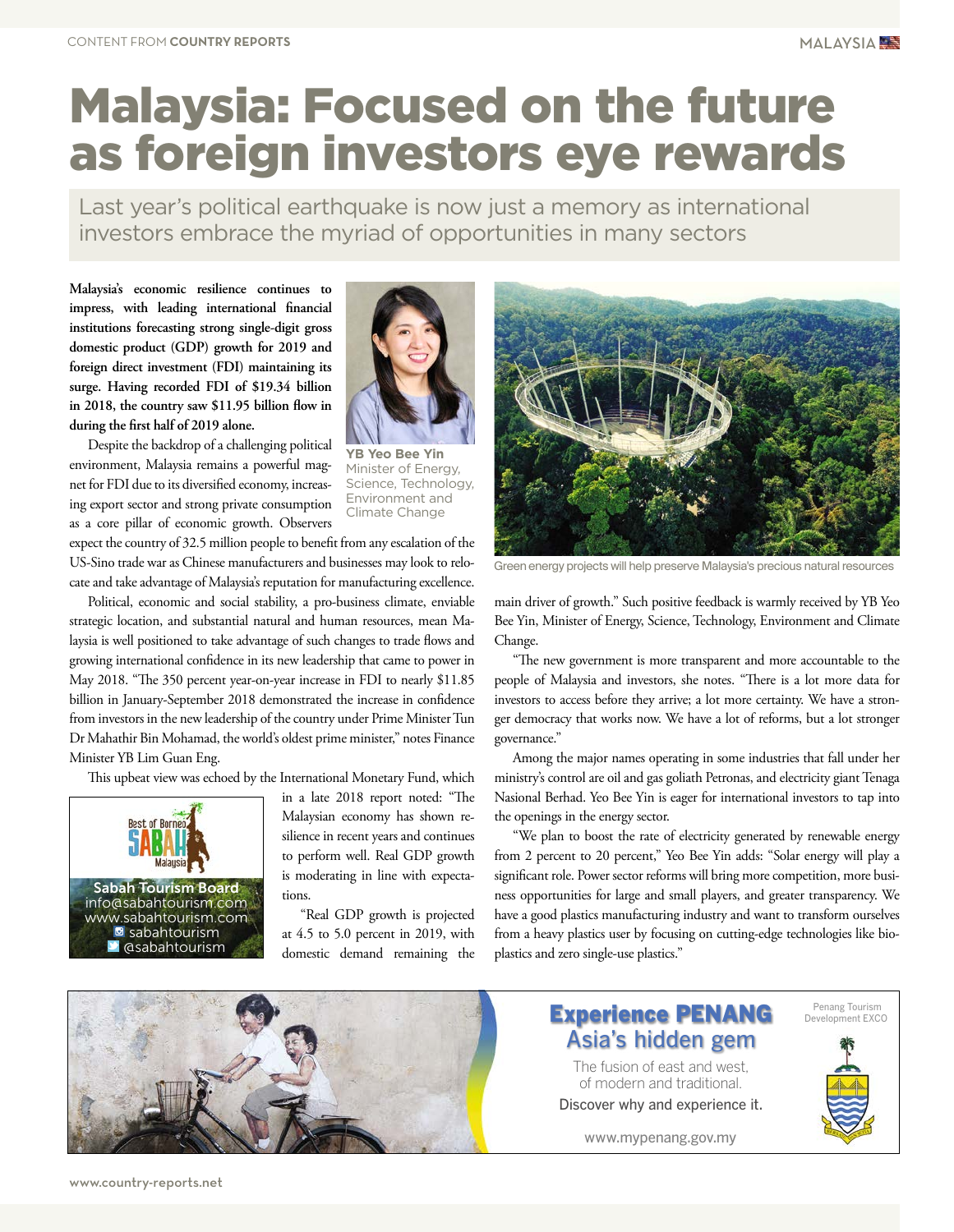**MALAYSIA** 

#### **Malaysia is a hugely popular tourism destination for international visitors seeking a warm welcome in a country famous for its tremendous hospitality and rich natural, cultural and historic treasures.**

Home to lush tropical rainforests full of rare flora and fauna, the state of Sabah is a premier eco-tourism destination that blends a clean, healthy and safe climate with a well-preserved heritage. Nearly four million visitors arrived in the northern part of the island of Borneo in 2018 and delighted state officials expect that figure to continue to increase.

"We are known for our sunny days, the sea, the beach, the corals, the food, Mount Kinabalu, the hot springs and the rainforests," says YB Datuk Christina Liew, Deputy Chief Minister and Minister of Tourism, Culture and Environment of Sabah. "We want to encourage international investors to participate in the development of the tourism sector. We have a friendly business environment in Sabah."

Medical tourism is also a growing industry as foreign patients seek to take advantage of world-class healthcare provision at a fraction of the cost in their home countries. Striving to set the benchmark for worldclass medical care, Sunway Group Healthcare Services is an internationally accredited leading tertiary hospital. The award-winning group



provides a comprehensive range of medical services at facilities utilizing advanced medical technologies for outpatient and inpatient specialty care, along with health and wellness programmes. Part of the huge Sunway conglomerate, the company recently embarked on an ambitious multi-million dollar expansion plan to increase capacity through a network of ambulatory care centers, and several new hospitals.

"We are a technology-driven tertiary hospital involved in high-technology dependent disciplines," says Lau Beng Long, managing director of Sunway Group Healthcare Services: "For cardiovascular care, we have a cardiac catheterization laboratory and scanners, and are recognized in key disciplines like neuroscience and orthopaedics. Our international collaborations include working with the U.K.'s Royal Papworth Hospital."

**Boasting over nine million customers and riding an investment wave comprising a staggering \$4.58 billion over a three-year period from 2018 to 2020, TNB is providing the power platform to energize the economy, as former president and CEO, Datuk Seri Ir. Azman Bin Mohd is eager to highlight.**



Datuk Seri Ir. Azma **Bin Mohd** Former President and CEO, Tenaga Nasional Berhad

"TNB began as a government-owned electricity utility 70 years ago," he states. "Our decades of experience mean we have enormous technical competency in the generation, transmission and distribution of electricity. We built Malaysia's entire power industry, from laying cables to establishing a cable factory, switchgear production, transformer production—we have done everything. Today, we are in competition with independent power producers that have their roots in TNB. We are very open to this competition as we want the industry to grow." TNB, through its grid division, has a monopoly on grid and transmission-line infrastructure, and distribution networks.

"You can enjoy various cultural festivals all year round," he says; "This showcase of dazzling cultural festivals is attributed to the rich ethnic origins of our communities here and makes Penang a truly immersive melting pot experience for locals and tourists alike. We also have many modern facilities and entertainment offerings, including a theme park for adventure seekers. Our Swettenham Pier Cruise Terminal will be expanded to handle larger marine vessels, including mega-sized cruise ships." professionals and supported by advanced facilities. Modern facilities and entertainment offerings, including a theme park for and the company we're not just looking to nature to power the demands of professionals and suppo

"Every three years, we discuss with the regulator how much return TNB should get, based on our assets and the investment we are making. We have just started our second fixed period and after benchmarking rates of return for utilities across the world, we settled on 7.3 percent for the next three

Orthopedics | Digestive health | Neurosciences | Cancer and radiosurgery | Cardiac and vascular | Pediatrics | Ophthalmology a growing population; we're harvesting ideas for a sustainable energy system. We're not just calculating wind speeds or hours of sunshine, we're counting the ways in which we can make a difference. It's all part of our blueprint for a better world.

years. We are investing about \$4.58 billion." As a vertically integrated utility company, TNB has already unlocked the rich potential in generation, transmission and distribution activities, and is now establishing subsidiaries to build upon its success and growth platforms.

"The future is in renewable energy," the dynamic senior executive continues. "There are no two ways around it. TNB is not in the fossil fuel business, it is in the energy business. So, if renewable energy is the future, we will invest in that and move away from fossil fuels, as we have already started to do." With more than 35,000 employees

and a strong growth strategy, TNB is looking to foreign markets to continue its upward trajectory. "The Malaysian market is not big enough for the growth aspirations we have set. TNB is a world-class power company that believes in the right values of making better, brighter lives possible, the same values that are carried to any country where it invests. It is a company like no other as electricity and energy truly empowers people. When and wherever it is made available to everyone, a country can grow and flourish."

## Empowering people and the economy

Power giant Tenaga Nasional Berhad (TNB) is the leading electricity provider in Malaysia **Lau Beng Long**

Managing Director, Sunway Group Healthcare Services Dep. Chief Minister; Minister of Tourism, Culture and Environment, Sabah

**YB Datuk**  Penang State Executive Christina Liew **YB Yeoh Soon Hin** Councilor for Tourism Development, Arts, Culture and Heritage

**Boasting a UNESCO World Heritage site in George Town—the captivating state capital—Penang offers an enchanting fusion of cultural and heritage festivals, excellent cuisine and incredible architecture.**

Acknowledged for having one of Asia's best street food scenes, the state in the northern part of the peninsula is extremely popular with tourists from the wider region and other continents like Europe and the Americas.

"Tourism can become an engine of growth and we are working on diversifying our tourism products as Penang holds a lot of potential," explains YB Yeoh Soon Hin, Penang State Executive Councilor for Tourism Development, Arts, Culture and Heritage.

## Natural resources and human talent shine

### Penang: Pearl of the Orient

Malaysia's well-established tourism industry is flourishing as visitors flock

> Sunway Medical Centre, Sunway City, Malaysia www.sunwaymedical.com Tel: +603-7491 9191





#### **Passionate about ensuring your health in Malaysia**

#### **Our core services include**

Our internationally accredited and acclaimed hospital provides you with comprehensive medical services you can rely on. We are equipped with highly qualified healthcare

> And today, we have expanded to Pakistan, India, Turkey, Saudi Arabia, the United Kingdom and beyond, so we can be part of the global energy transition towards a greener and brighter future.

www.tnb.com.mv



**"TNB is a world-class power company that believes in the right values of making better, brighter lives possible, the same values that are carried to any country where it invests."**

Datuk Seri Ir. Azman Bin Mohd Former President and CEO, Tenaga Nasional Berhad





#### **"This showcase of dazzling cultural festivals is attributed to the rich ethnic origins of our communities."**

YB Yeo Soon Hin, Penang State Executive Councilor for Tourism Development, Arts, Culture and Heritage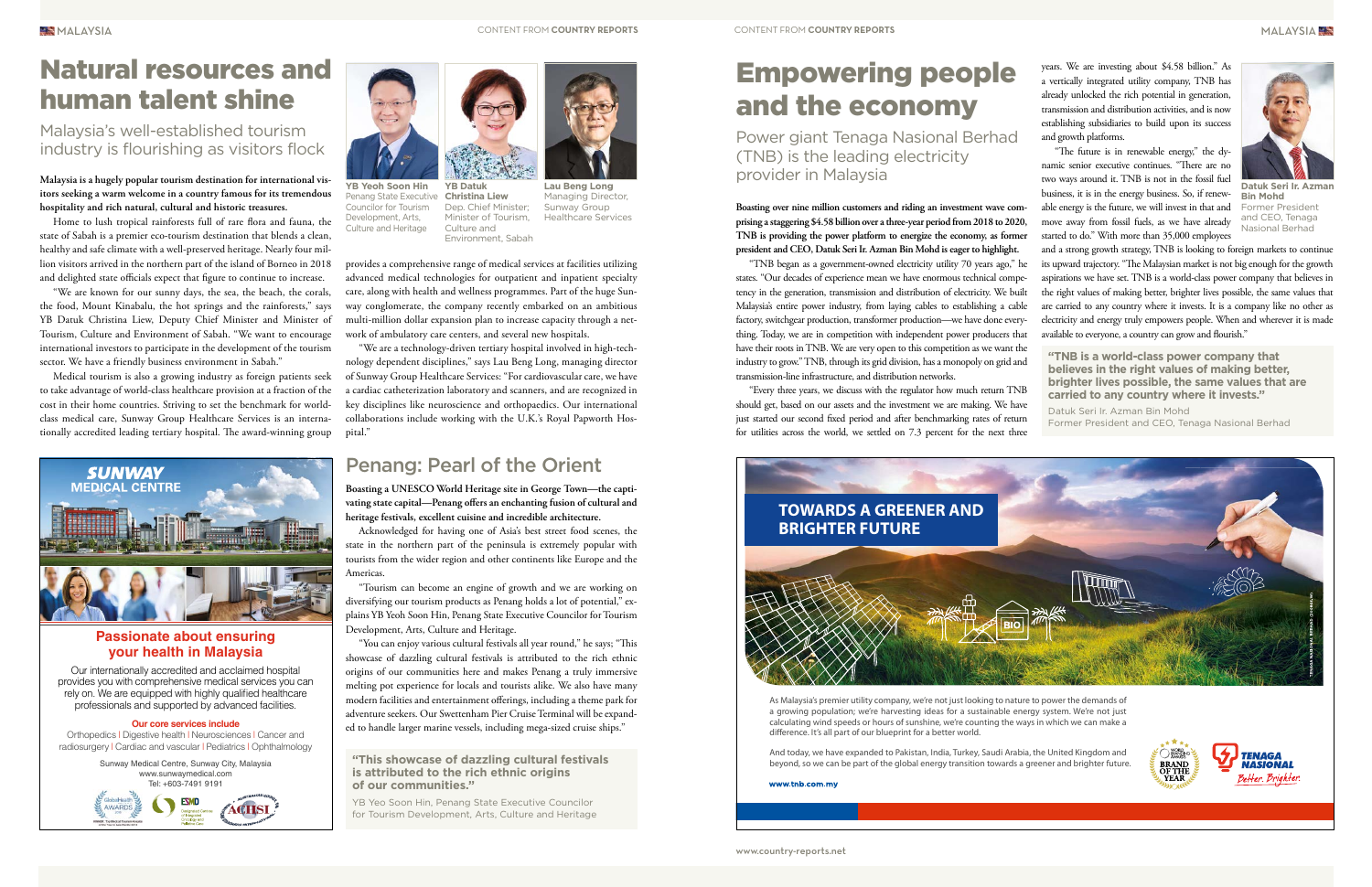**TNB is one of the biggest electricity utilities in Asia. Can you provide some background to what is one of Malaysia's oldest companies?**

TNB began as a government-owned electricity utility 69 years ago. It was corporatized in 1990, before being privatized and listed on the Kuala Lumpur Stock Exchange. TNB's decades of experience mean we have enormous technical competency in the generation, transmission and distribution of electricity. We started from nothing and built Malaysia's entire power industry, from laying the cable to even establishing a cable factory, switchgear production, transformer production—we did everything. I think of TNB as a grass-roots organization and, today, we are in competition with independent power producers (IPPs) that have their roots in TNB. We are very open to this. We don't want to monopolize the sector—we want the industry to grow.

**How does the electricity industry work in Malaysia and what is TNB's current position within the sector?** 

The supply of electricity in Malaysia is well defined. TNB, through its grid division, has a monopoly on grid sites, transmission-line infrastructure and distribution networks. Since 2014, this business has been regulated professionally using a structured incentive-based system. Every three years, we discuss with the regulator how much return TNB should get, based on our assets and the investment we are making. We have just started our second fixed period and, after benchmarking rates of return for utilities across the world, we settled on 7.3 percent for the next three years. We are investing about \$21.5 billion, so that is a quite reasonable return. Any efficiency that we can introduce is also an incentive for TNB and that efficiency benefits the regulator and our citizens as well.

However, we are a vertically integrated utility company, so we are also involved in generation and retail where incentive-based regulation doesn't apply. The generation side of the business is very competitive. For example, if there is a requirement to build a new power plant, there would be competitive bidding between us and the IPPs to see who could offer the best value for money for lowest levelized cost of energy. In generation, making money is really determined by market forces.

**What are the main challenges facing TNB?** 

electricity utility in Malaysia **9.2 million**  customers in Malaysia

In Malaysia, TNB's challenges are related to the cost of electricity. It is crucial for us to achieve operational excellence and maintain our world-class standards in generation, transmission and distribution, while also trying to reduce the cost of supply in order to give Malaysians the best value for money. Our costs are very competitive in comparison to neighboring countries and we are devoted to driving them down, but there are input prices that we need to consider like fuel.

At the moment, we mainly rely on almost 50 percent coal. The govern-

ment is trying to increase renewable energy's input to 20 percent, but the cheapest option for Malaysia is still coal and gas while coal prices have gone up. This is quite a challenge for TNB and other power companies.

**TNB has allocated about \$650 million for grid efficiency improvements. What other strategies do** 

**you have to take the company into the future?** 

Six years ago, we took a long, hard look at our strengths and evaluated our competitive advantage, and realized that TNB could be much more than it is today. That led us to ask: if there are no restrictions or impediments, what potential could it have? The answer, I think, is enormous. We have already unlocked potential in generation, transmission and distribution, and we are now establishing subsidiaries. That is why our share price has more than doubled.

资

I can't make any promises but we intend to continue this trajectory. So, for the last few years the name of our game has been our Value Unlocking Program (VUP). VUP is a precursor to Reimaging TNB, which is our business strategy till 2025. Under Reimagining TNB business strategy, we have defined strategies that cover our entire value chain: Business Generation of the Future, The Grid of the Future and so on.



### Making lives better and brighter by powering the world

Datuk Seri Ir. Azman Bin Mohd, former president and CEO of Tenaga Nasional Berhad (TNB), Malaysia's largest electricity utility, provides an insight into the sector and TNB's future growth plans

> We believe that CSR or being a good corporate citizen is critical not only in Malaysia but in any country that we invest in. There are so many ways to do this. Sometimes we are given specific projects but we are also committed to starting and maintaining our own sustainability and renewable energy projects like environmental conservation: we maintain wildlife, even insects, fireflies and fish sanctuaries in the areas where we operate, for example.

**"TNB is a world-class power company that believes in the right values and it will carry those same values to any country that it invests in."**

Datuk Seri Ir. Azman Bin Mohd

Former President and CEO, Tenaga Nasional Berhad



**No. 1** 

**\$21.5 billion** is being invested in Malaysia's energy sector by TNB

**What is your opinion about renewable energy in Malaysia?** 

 I think the future is in renewable energy. There are no two ways around it. TNB is not in the fossil fuel business, it is in the energy business. So, if renewable energy is the future, we will invest in that and drop fossil fuels. If the government wants 20 percent or more of Malaysia's energy to come from renewables, it will probably ask us to play the main role in starting it off because we can handle it; we have the people to do it and we have the financial capacity. As yet, banks are not completely familiar with the renewable energy sector and a lot of today's renewable energy startups find it difficult to get sufficient funding. We can demonstrate that it is viable business through our support. And if we can help the banks to have more confidence, then the sector can actually take off.

**TNB has decided to enter the broadband services market. Why?**

This comes back to our Value Unlocking Program and auditing our strengths. We saw that we have these vast kilometers of fiber optics running through our transmission lines that traverse across the country. Yet, we are only using a minuscule part of them for our own business. We can use these to help the country increase broadband penetration in rural areas and to cover the whole population with better coverage AND make it cheaper. We believe that as a business corporation in our current state, one must earn the right to be a regulated monopoly and, therefore, we must also give back to society in some way and share our success. As a good corporate citizen, we saw this potential and began to speak to Malaysian telecommunications companies and the government about how we could make it happen. Whatever new things we do or adopt, we are very conscious and cognizant that the business model must be such that it will not destroy value for our existing shareholders, so we are doing pilot projects first to find the best business model for participating in the sector.

#### **Do you see international markets as a key part of TNB's future?**

If we are going to increase shareholder value and the value for our 35,000 employees, we need to grow. The Malaysia market is not big enough for the growth aspirations that we have set for TNB. We will always give the best quality to Malaysia because it is our home, but we need to spread our wings. I think it's a natural transition from domestic to international for a utility company like us because we have already been dealing with international companies, such as Siemens, General Electric and Mitsubishi, and been involved in international contracts for a while. It's just a matter of will and deciding where to invest. Transitioning into wind and solar in the U.K., or wind in Pakistan, Australia, India and Turkey, for example, is a natural progression. But we need to understand the regulations in those countries thoroughly. It's high risk but if you are going

to developed countries like the U.K. and U. S. there are well-defined regulatory systems. We are very comfortable investing in these countries and find that the unique skills and competences we have developed at home can be applied in the power plants that we buy there. Additionally, we don't own any solar power or wind farms in Malaysia yet but we have invested in solar farms in the U.K. and are learning the characteristics of these facilities in order to ensure we can bring this knowledge and competency back to Malaysia.

#### **What does corporate social responsibility (CSR) mean for TNB?**

We also believe in education. Our mission is to power nations and economies but our brand customer promise to people is "Better Brighter": to make people's lives better and brighter through the energy that we provide. We do this by powering industries, economies and nations, but on the individual, human side, we make people's lives better and brighter. We are convinced that education is one of the key means to developing nations, powering countries and to making lives better and brighter. Many Malaysian company leaders, like myself, come from humble and low-income families. Because the government was able to give us an education, including free scholarships, we wiped out the poverty level of our families in just one generation.

TNB's foundation, the Tenaga National Foundation, offers educational scholarships and has given about \$240 million to underprivileged families to date. We are proud to be able to do this and by doing so bring people out of poverty. TNB is a world-class power company that believes in the right values and it will carry those same values to any country that it invests in. It's a company like no other because electricity and energy truly empowers people. When it is available to everyone suddenly a country can grow and flourish.

**"TNB is not in the fossil fuel business, it is in the energy business. So, if renewable energy is the future, we will invest in that."** Datuk Seri Ir. Azman Bin Mohd Former President and CEO, Tenaga Nasional Berhad

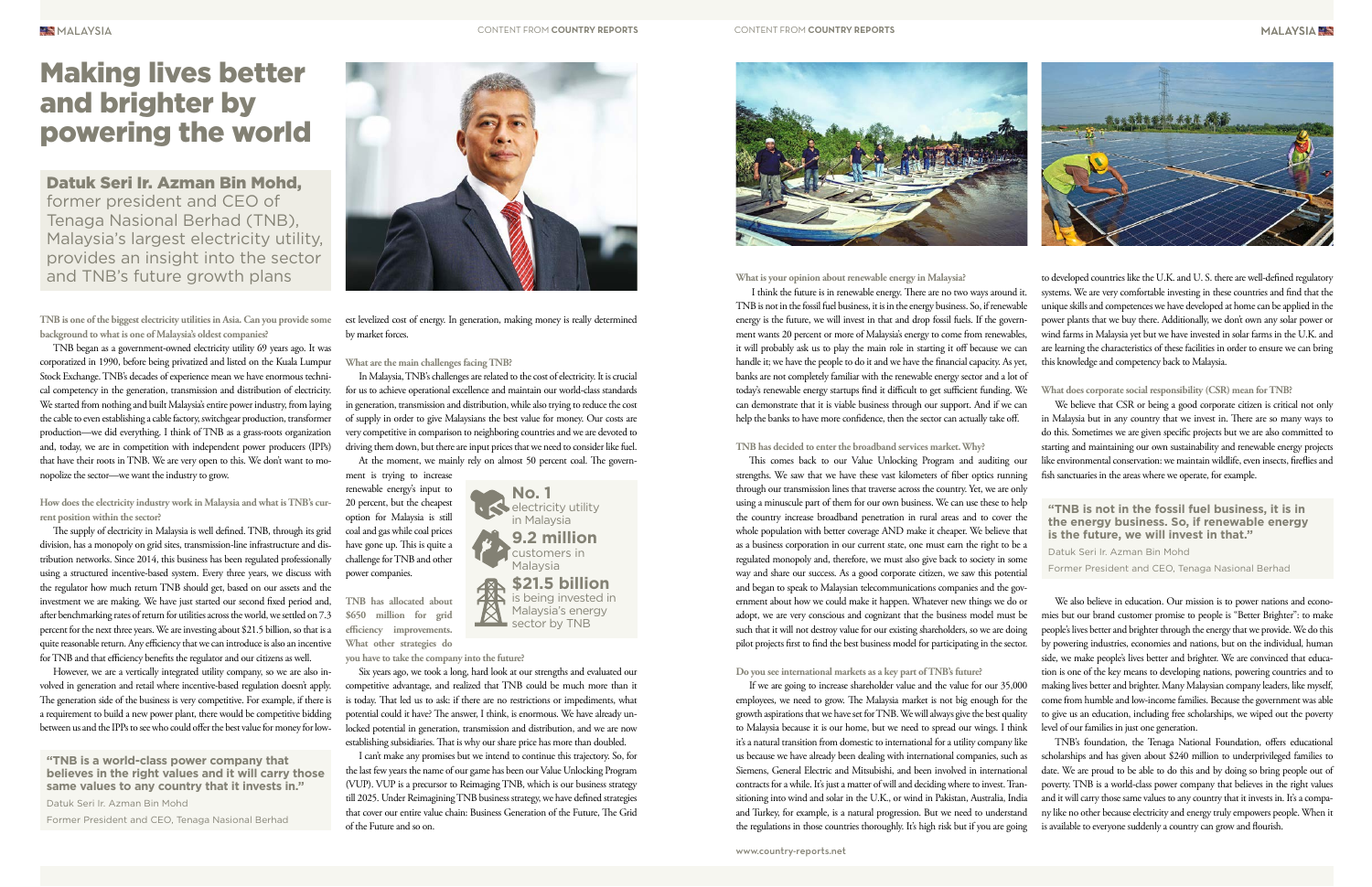



**Why is Sabah state, which occupies the northern part of the island of Borneo, the ideal destination for ecotourists and how is tourism performing?**

Why come to Sabah? Because it offers the whole package! We are known for our sunny days, sea, beaches, corals, hot springs, forests, the local food and Mount Kinabalu, a UNESCO World Heritage site and Malaysia's highest mountain. Tourists love what we offer and that everything is close: it's 90 minutes from our capital, Kota Kinabalu, to Mount Kinabalu and the beaches are half an hour from the city. Then, we have wildlife in Sandakan, which is a 30-minute flight from Kota Kinabalu. The animals live free in their natural habitat, and you can see orangutans, proboscis monkeys and birds. If I were a tourist, that's the place I would visit first. On the east coast in Tawau we have the world's tallest topical wood tree that stands about 294 feet tall. We also have butterflies, botanical gardens and so on—Sabah's rich biodiversity is among our greatest assets. Tourists who appreciate this biodiversity would have a marvelous time here and we provide a wide range of products to suit them.

Tourist arrivals grew by 5.3 percent to 3.9 million in 2018, with revenue increasing from \$1.9 billion in 2017 to \$2.02 billion in 2018. Sabah is already a well-known brand among Chinese tourists and China alone represents 44 percent of our tourist numbers; the rest are mainly from South Korea, Europe and the U.S.

**What opportunities are available for potential investors in tourism?** 

The state of Sabah has plenty of potential for tourism developments. In Mount Kinabalu, many people have turned their houses into homestays for tourists. We are helping them to learn how to participate in the sector because there is no other way we can make more rooms available in the short term.

Over the last year, tourism has experienced incredible growth and we don't want to lose momentum. We are always rethinking our tourism products and asking ourselves what we can do to meet new demands and what will be the next trend. I'm not only interested in first-time visitors but in tourists who have had a great experience here and want to come back. For that reason, we need to come up with new ideas and products. For example, I decided we need

YB Datuk Christina Liew, Deputy Chief Minister and Minister of Tourism, Culture and Environment of Sabah, the state for ecotourists

to build lodges for people who want to stay overnight in the Mount Kinabalu national park. I have submitted and presented this project for approval.

For the meetings, incentives, conferences and exhibitions (MICE) sector, we are looking to build more resorts that can hold conferences next to the mountain. Currently, we are building the Sabah Convention Centre that can hold 5,000 people, which will be completed this year. Sabah is the best place for tourism and for investors due to the potential we have and the growth we are experiencing. We have a friendly business environment and I am delighted to see some international players already coming in.

**How are you ensuring the sustainability of Sabah's environment and preserving its wildlife?** 

That is a fundamental question. Whoever is interested in investing in projects here must have an endorsement from my ministry. On that, we will

 $\bullet$  Tourism revenue

be very strict. Moreover, I don't believe investors want to destroy the environment as it would be against their interests. We are starting to guide investors as to where to invest and are encouraging them to go to new places away from the city.

When I became minister, I was quite surprised to find out the high death rate of elephants. We carried out

an evaluation and found that human-elephant conflicts have increased due to deforestation for oil-palm developments that drives the elephants away from the forest. We are educating the local landowners and workers not to kill the elephants and have also decided to reactivate a reward system—anybody that reports a killing receives almost \$30,000. I also want to expand the Sabah Wildlife Enactment. Firstly, anyone that wants to open and develop palm oil needs to take care of their land. Secondly, by introducing strict liability: if an elephant is found dead on a property, we will ask the landowner to explain why. Additionally, the government will invoke a law against landowners found to have trapping devices. These are not popular decisions. On the other hand, my ministry and the Ministry of Agriculture have decided that we will establish a wildlife corridor for the elephants, so they don't run into properties and destroy them.

**"Sabah is the best place for tourism and for investors due to the potential we have and the growth we are experiencing."**

YB Datuk Christina Liew, Deputy Chief Minister and Minister of Tourism, Culture and Environment of Sabah YB Yeoh Soon Hin, Penang State Executive Councilor for Tourism Development, Arts, Culture and Heritage, presents the pearl of the Orient

grew by **6.6 percent**

in 2018

Sabah is home to about **11,000 orangutans**

A **new conference center** for 5,000 people opens soon

## A tropical paradise in Borneo is the perfect place for ecotourism

**Penang receives an estimated 1.8 million tourists a year. Why is it popular?**

For example, Penang is famous as the state of year-round cultural festivals. This showcase of dazzling events is attributed to the rich ethnic origins of our communities that make Penang a truly immersive melting-pot experience for locals and tourists. Inspired by this, we have started a "Penang Celebrates" series of events that started with "Penang Celebrates: Christmas with Jazz", which got an overwhelming response. Our promotional theme for next year will be "Experience Penang 2020", which will highlight the many experiences Penang can offer, and our natural and cultural assets. We also have various modern facilities and entertainment offerings, including Escape, Malaysia's leading theme park for adventure seekers, and The Top@Komtar, an entertainment tower with various attractions for all ages.

We have seen a shift in Penang's economy with the service sector having overtaken manufacturing as the top contributor to gross domestic product. The boom in tourism can become an engine of growth for Penang and we are working to diversify our tourism products as the state holds a lot of potential. I believe my four portfolios—tourism development, culture, heritage and arts—make up part of Penang's core and we want to package that so that tourists can see the things that make Penang unique. the region and it could be a catalyst for growth in the local economy. In addition, we aim to position Penang as the preferred location for meetings, incentives, conferences and exhibitions activities in the region. Our Setia SPICE Convention Centre was already 70 percent booked for 2019 by the start of the year, while our SPICE Arena was 90 percent booked, showing a demand for more spaces for conferences.

The capital, George Town, is truly an authentic city, with multicultural trades, heritage, traditions, unique architecture and a historic center that is a UNESCO World Heritage site. Penang has also made a name for its vibrant street-arts scene that has led to the state government's initiative for an innovatively designed Penang Arts District, which will house the largest collection of galleries, museums, creative boutiques, art schools and workshops in Malaysia.

#### **What markets are you targeting specifically?**

I would say the U.S. and Canada are the main markets we are looking at. Cruise tourism is another important segment for us. To accommodate rising numbers, our Swettenham Pier Cruise Terminal will be expanded soon to accommodate more vessels, including mega-sized cruise ships. Our pier has an edge compared to others as it is located right in town, so passengers are able to reach the heart of George Town upon disembarking and explore the city center

on foot. We want to position the terminal as a home port for cruise vessels in

#### **How are you increasing Penang's connectivity?**

A new direct route from Qatar Airlines connects Penang with Doha and the Middle East, and we are also now easily connected to Europe, Africa and North America. As well as new international direct flights, there has been an increase in the number of flights to places we were already connected to. In November 2018, there were 283 international direct flights a week to Penang

International Airport, a 21.9 percent rise on the previous year, and international passenger arrivals in 2018 showed a 15.21 percent increase. To cater for this growth, we have an airport expansion in the pipeline.

**Are there opportunities for international investors in Penang's tourism sector?** 

We believe in working

with players in the tourism industry and the private sector in order to create more high-end tourism products—ranging from hotels, services, shopping and dining—to deliver an all-inclusive experience. As a government office, we are looking forward to working with more international players to create goods and services in Penang that spur tourism's development.

The current trend we are noticing is an increasing amount of travelers seeking experiences over possessions and that defines Penang's hospitality unforgettable experiences and a personal touch. Every segment of the industry plays a role in delivering this experience. We hope to draw investors, including international hotel chains, to work with us to promote Penang's unique appeal and charm. In addition, there are advantages to investing here, like political stability, a business-friendly government, and our airport and seaport infrastructure.

#### **"Penang is famous as the state of year-round cultural festivals."**

YB Yeoh Soon Hin, Penang State Executive Councilor for Tourism Development, Arts, Culture and Heritage



## Discover and experience the hidden gem of Asia